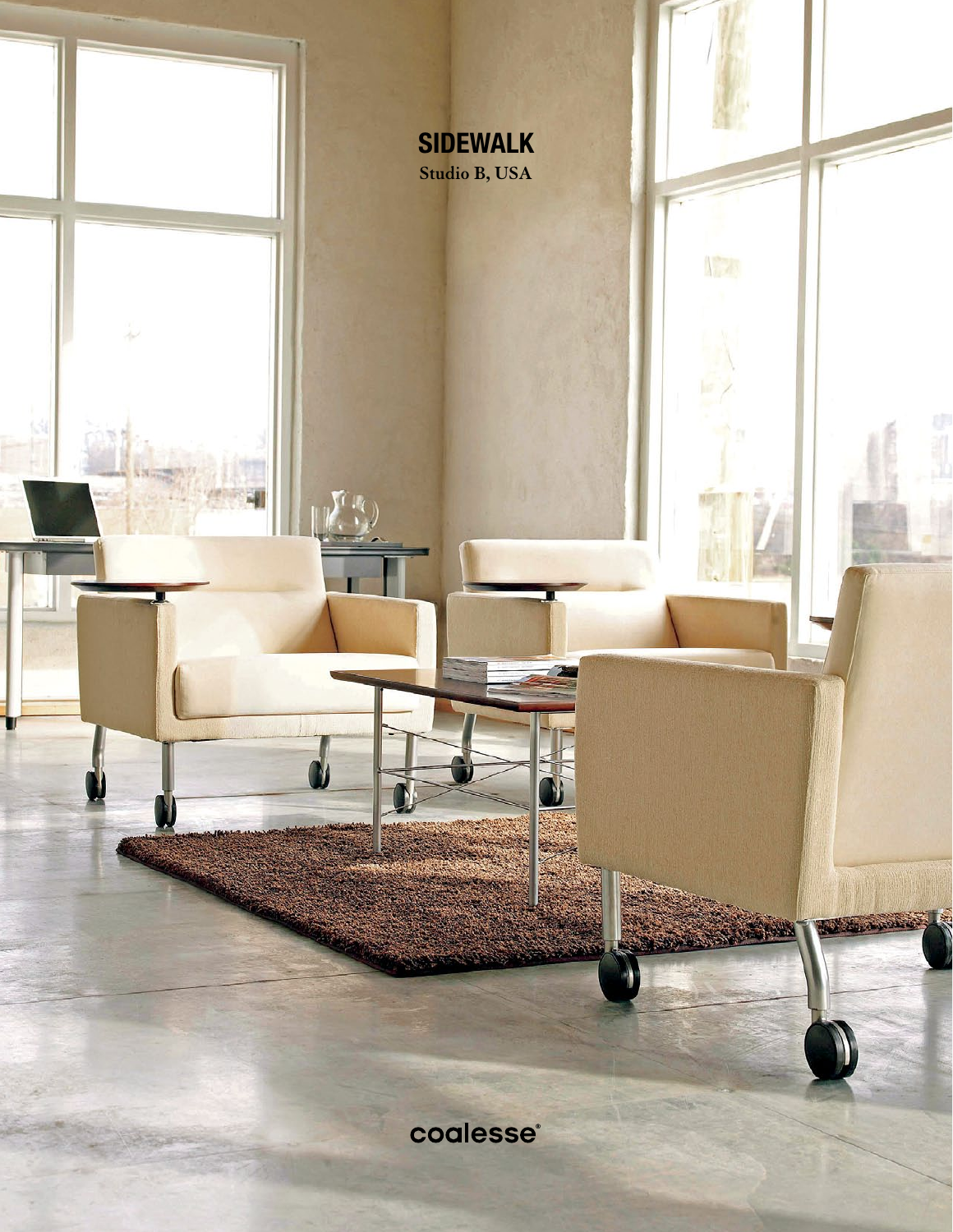**SIDEWALK** *Studio B, USA*

# Effective Efficient Space.

Working more efficiently means working smarter - involving good, open communication. Sidewalk creates a group sanctuary, bringing individuals together in a soft space.

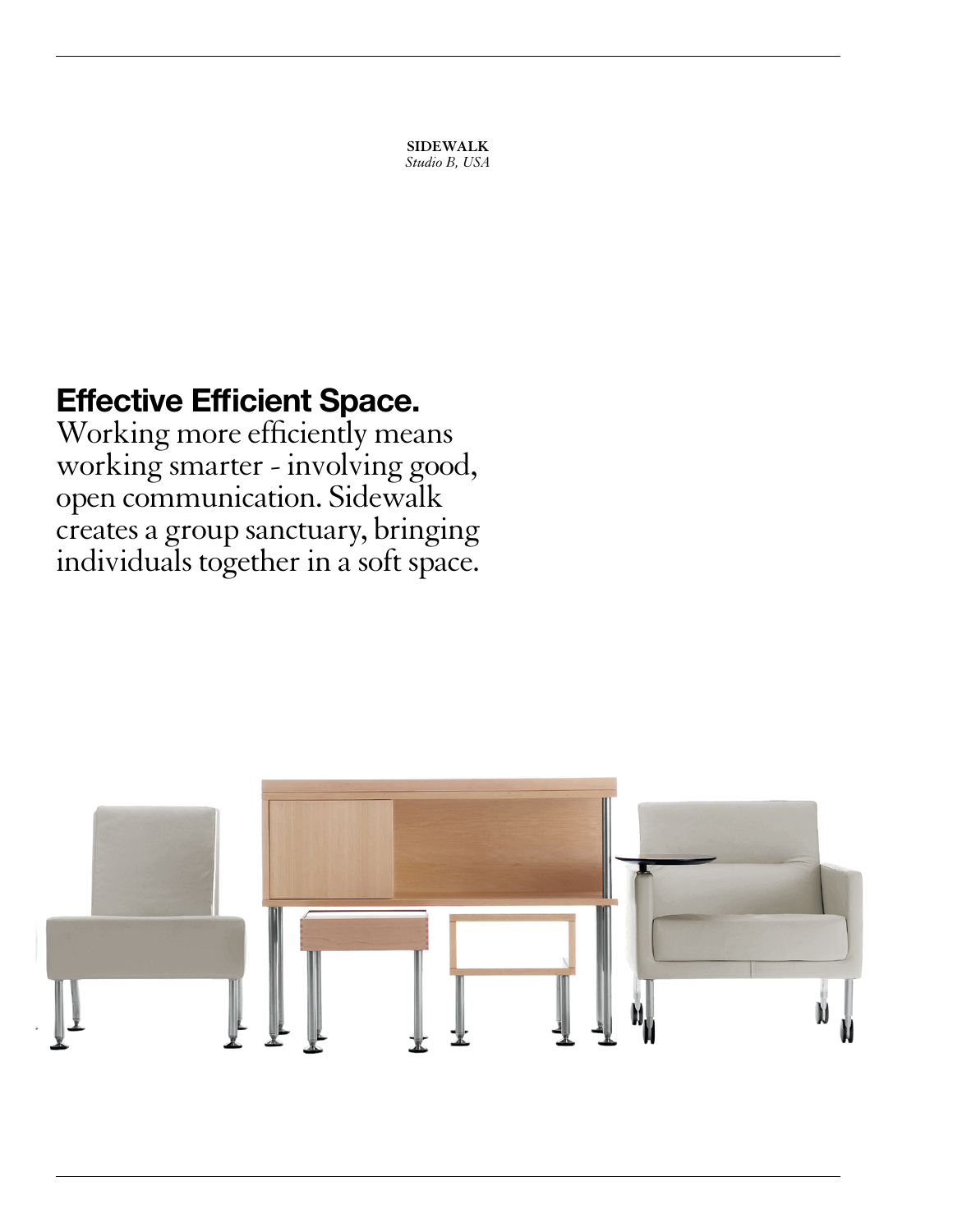



As companies have become more reliant on teambased structures and more participative management styles, open communication is becoming more important. Relaxed and comfortable and relaxed environments have proven that they can foster communication and interaction. The office has shifted from a place to work as an individual to a place to work as a team. Sidewalk allows the users the satisfaction of controlling their environment so that it responds to the group's unique and unpredictable needs. "Go glides" and casters facilitate movement, "slip fit" allows for fluid spaces, and abutting multiple pieces allow for enclosure or division of space.

- Just as the office has affected the home, the home is impacting the office. Office design that provides a reprieve from the acceleration of modern day stress is important.